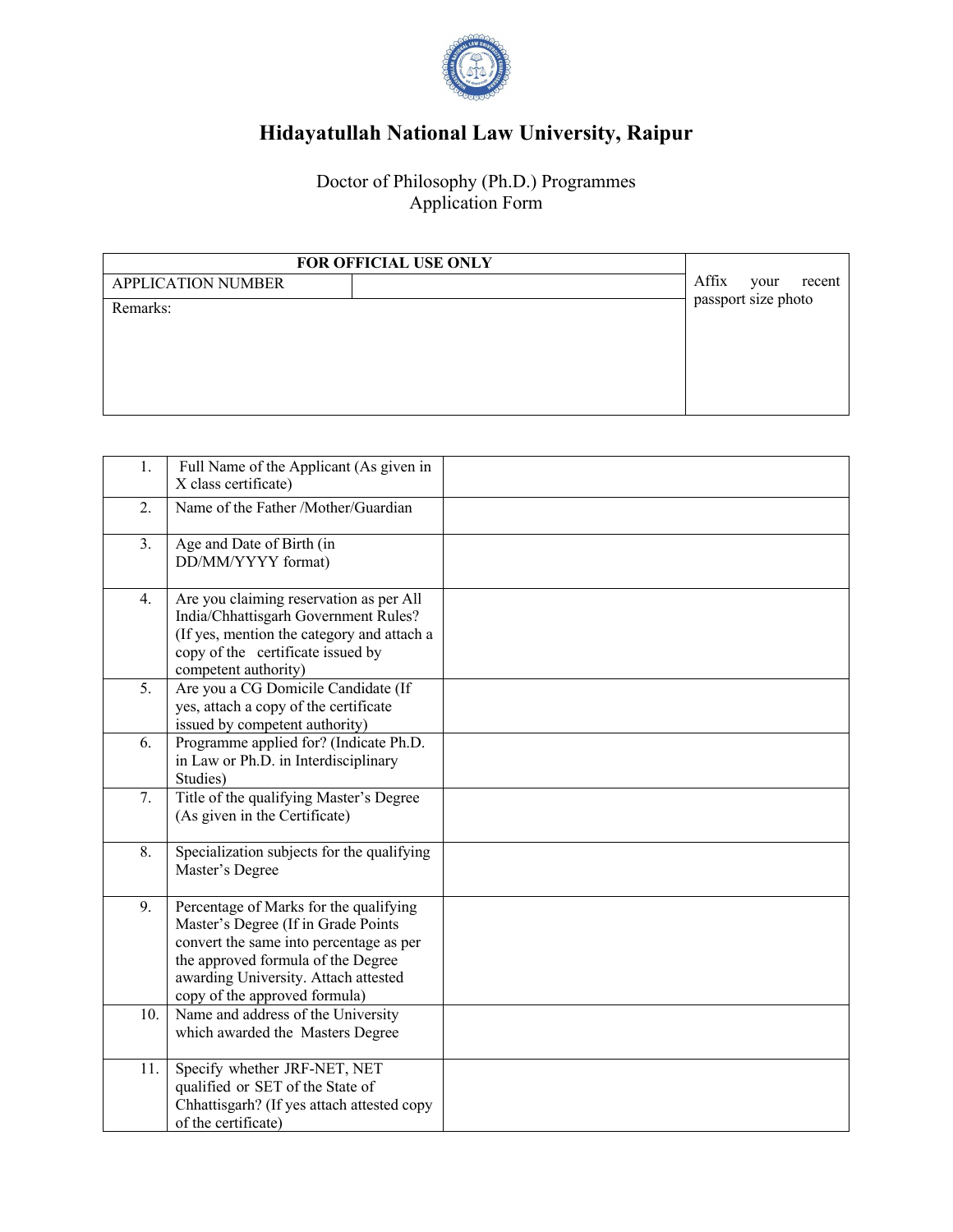| 12. | Are you employed? If yes, write your<br>current designation and details of the<br>employer (Attach attested copy of the<br>'No Objection Certificate' from the<br>employer, if employed. The Original of<br>the same shall be at the time of<br>admission)                                                                                    |                                                                                                                                                                                                                  |
|-----|-----------------------------------------------------------------------------------------------------------------------------------------------------------------------------------------------------------------------------------------------------------------------------------------------------------------------------------------------|------------------------------------------------------------------------------------------------------------------------------------------------------------------------------------------------------------------|
| 13. | <b>Permanent Address</b>                                                                                                                                                                                                                                                                                                                      |                                                                                                                                                                                                                  |
| 14. | Address for Communication                                                                                                                                                                                                                                                                                                                     |                                                                                                                                                                                                                  |
| 15. | Telephone Number/s                                                                                                                                                                                                                                                                                                                            |                                                                                                                                                                                                                  |
| 16. | Mobile Number/s                                                                                                                                                                                                                                                                                                                               |                                                                                                                                                                                                                  |
| 17. | Email Address                                                                                                                                                                                                                                                                                                                                 |                                                                                                                                                                                                                  |
| 18. | Topic chosen for Research                                                                                                                                                                                                                                                                                                                     |                                                                                                                                                                                                                  |
| 19. | Research Proposal with the following<br>heads<br>A. Introduction/Background of the<br>Topic (Contextual Outline)<br>B. Research Gap<br>C. Utility of the Topic<br>D. Review of Literature<br>E. Research Objectives<br>F. Research Questions/ Hypothesis<br>G. Methodology<br>H. Research Design<br>List of References/<br>I.<br>Bibliography | Attach the same as a separate document in 1500 to 2000<br>words (in Times New Roman/12 font size/ Normal<br>Margins/1.5 line space). The title and File name of the<br>document shall be "Research Proposal".    |
| 20. | List of Publications                                                                                                                                                                                                                                                                                                                          | Attach the same as separate document. The title and file name<br>of the document shall be "List of Publications"                                                                                                 |
| 21. | <b>Statement of Purpose</b>                                                                                                                                                                                                                                                                                                                   | Attach the same as a separate document in 500 words (Times<br>New Roman/12 font size/ Normal Margins/1.5 line space).<br>The title and File name of the document shall be "Statement"<br>of Purpose".            |
| 22. | Why I should be admitted to PhD<br>Programme at HNLU?                                                                                                                                                                                                                                                                                         | Attach the same as a separate document in 200 words (Times<br>New Roman/12 font size/ Normal Margins/1.5 line space).<br>The title and File name of the document shall be "Why I<br>should be admitted at HNLU?" |
| 23. | Attach your latest CV                                                                                                                                                                                                                                                                                                                         | Attach the same as separate document. The title and file name<br>of the document shall be "CV"                                                                                                                   |